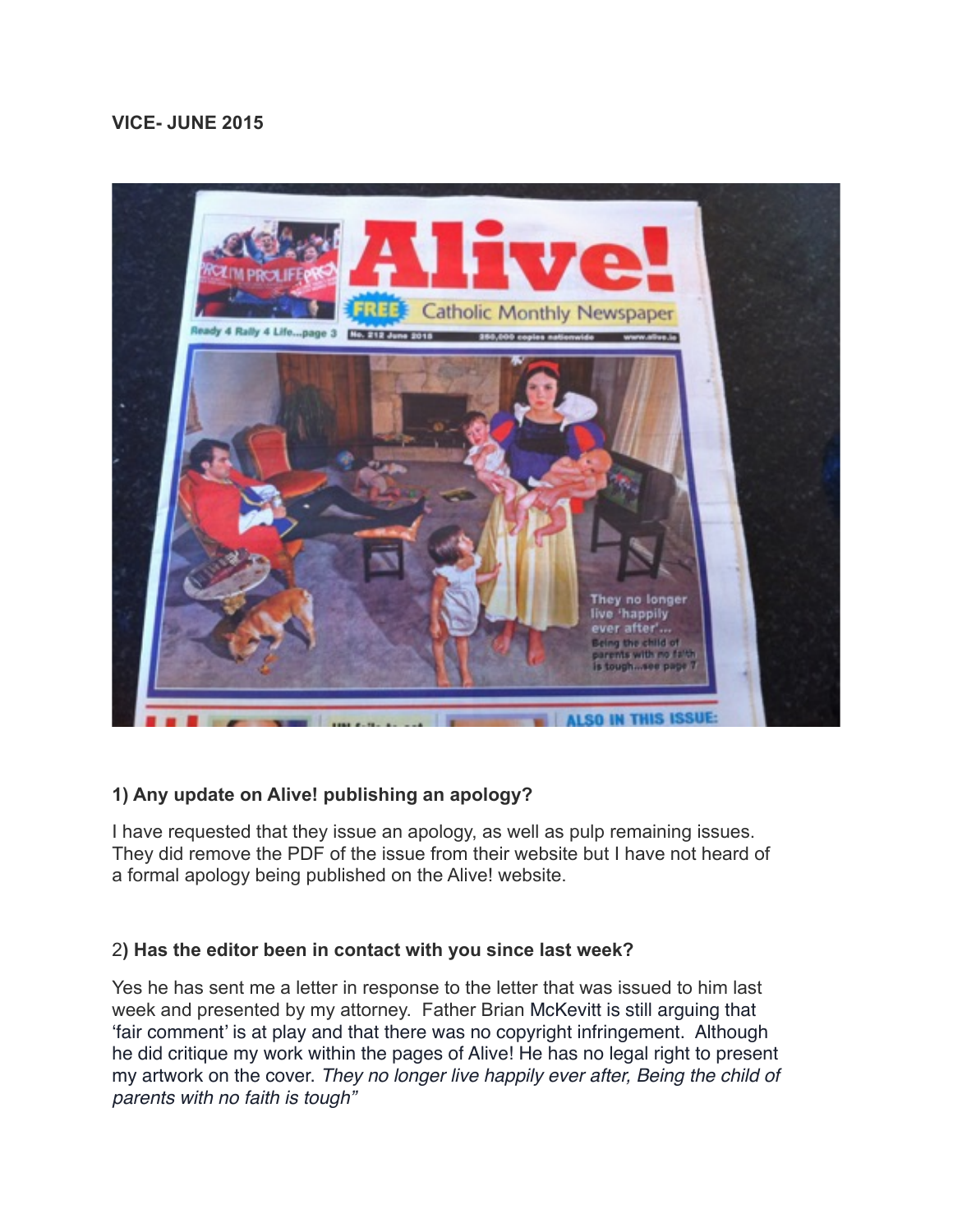The cover was illustrated with my picture Snowy and within the article, a cropped version of Rapunzel.

The cover itself does not credit me or make plain to the average reader that they are writing about my work within. The effect is to make the casual reader or passer-by believe that this is an image created by the Alive! My work was presented to the public in such a way as to imply that I support the magazine's ideology.

Within this context my photograph Snowy,2008 from the Fallen Princesses series 2007-2009 was deliberately manipulated into forming a criticism about parents who do not promote religion within the household. This sentiment is seething with the classic Catholic quilt trip I reject. In fact this argument is completely opposed to my own way of raising a family, without religion.

#### **3) What is your biggest ideological issue with a publication like this using your image?**

I cannot disagree more with the messaging within this Catholic evangelistic publication. It's insulting as well as dishonest of them to use my artwork in this way.

In fact research has shown that children who grow up in secular households are more the likely to be compassionate to others, act morally without the need for fear and guilt, and value education and the environment.

I can tell you that my children have questioned the existence of a GOD only because of outer influences. I encourage them to believe in whatever they choose. Why are blue Unicorns any different than Immaculate Conception or Resurrection? For me religious narrative is storytelling similar to Fairy Tales.

This all comes at a pivotal time where I have just released a new large scale tableau series, Gods Of Suburbia. Within this philosophical body of work I humanize religious characters, place them within modernity, and examine religion as an anachronistic ideal.

#### **4) Have you encountered this before, pub using images without permission?**

It happens to me every so often online on social media sites and within blogs but never within a publication and never on the cover.